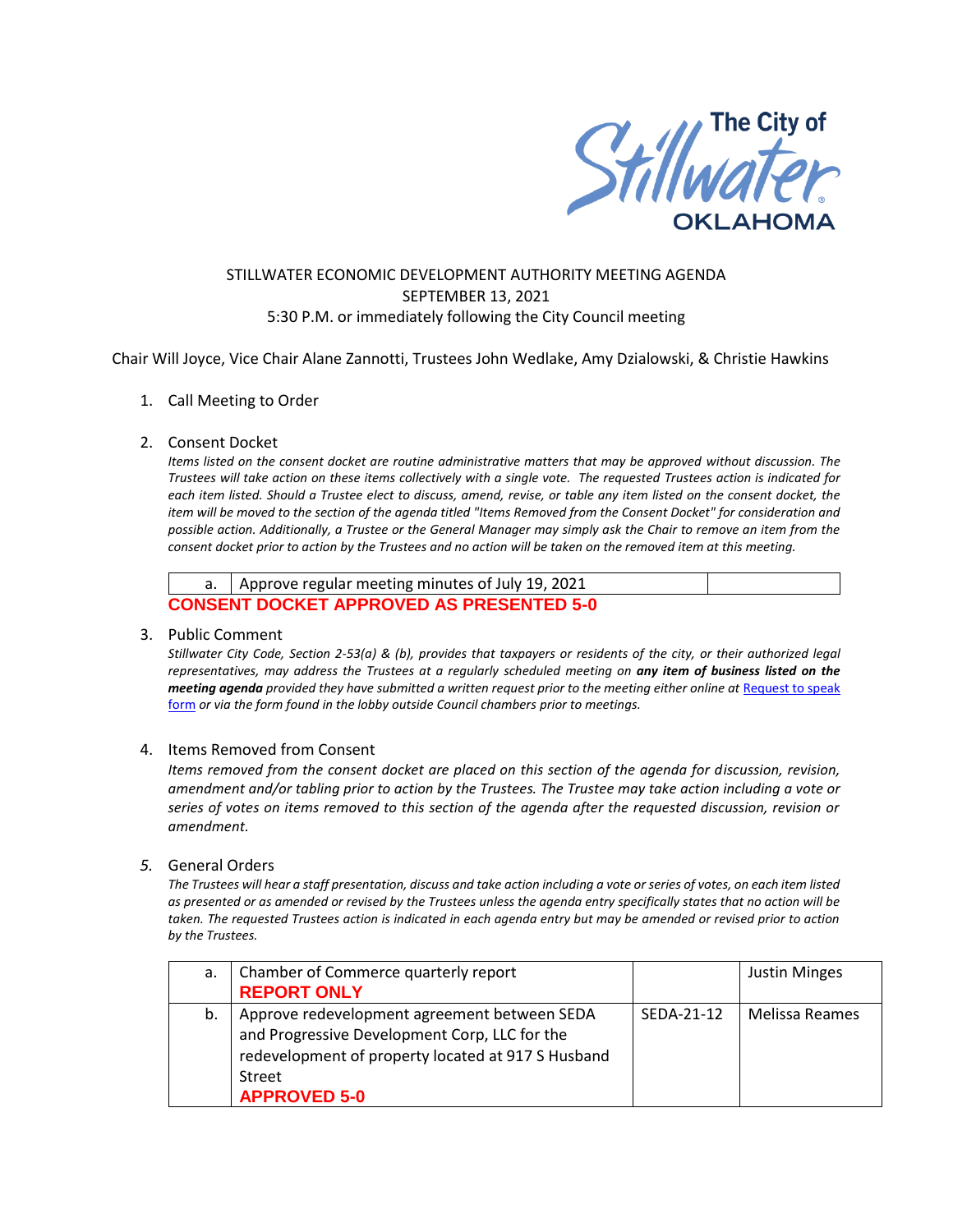| c. | Approve budget amendment to carry forward to<br>FY21/22 \$350,000 apportioned in FY20 for the<br>Everyman, LLC and Just the Letter J Capital, LLC<br>redevelopment agreement<br><b>APPROVED 5-0</b>                                                  | Melissa Reames |
|----|------------------------------------------------------------------------------------------------------------------------------------------------------------------------------------------------------------------------------------------------------|----------------|
| d. | Approve budget amendment transferring in \$650,000<br>from the Stillwater Utilities Authority for the issuance<br>of Stillwater Economic Development Authority tax<br>apportionment obligations<br>(See Resolution SEDA-21-3)<br><b>APPROVED 5-0</b> | Melissa Reames |
| e. | Approve budget amendment apportioning \$650,000<br>from the Stillwater Utilities Authority for the issuance<br>of Stillwater Economic Development tax<br>apportionment obligations<br>(See Resolution SEDA-21-3)<br><b>APPROVED 5-0</b>              | Melissa Reames |

## 6. Resolutions

*The Trustees will discuss and take action at (including a vote or series of votes) on each item listed unless the agenda specifically states that no action will be taken.*

| a. | RESOLUTION NO. SEDA-2021-3: A RESOLUTION       | SEDA-21-11 | Melissa |
|----|------------------------------------------------|------------|---------|
|    | AUTHORIZING THE BORROWING OF FUNDS FROM THE    |            | Reames  |
|    | STILLWATER UTILITIES AUTHORITY IN AN AGGREGATE |            |         |
|    | AMOUN NOT TO EXCEED \$1,000,000; AUTHORIZING   |            |         |
|    | THE ISSUANCE OF TAX APPORTIONMENT OBLIGATIONS; |            |         |
|    | WAIVING COMPETITIVE BIDDING ON THE ISSUANCE OF |            |         |
|    | THE NOTES ISSUED IN CONNECTION WITH THE TAX    |            |         |
|    | APPORTIONMENT OBLIGATIONS; AUTHORIZING         |            |         |
|    | ASSISTANCE IN DEVELOPMENT FINANCING;           |            |         |
|    | APPROVING AND AUTHORIZING THE CHAIRMAN OR      |            |         |
|    | VICE CHAIRMAN OF THE STILLWATER ECONOMIC       |            |         |
|    | DEVELOPMENT AUTHORITY TO APPROVE, FINALIZE,    |            |         |
|    | EXECUTE, MODIFY AND/OR DELIVER THE NECESSARY   |            |         |
|    | OR APPROPRIATE TRANSACTIONAL DOCUMENTS; ALL    |            |         |
|    | AUTHORIZATIONS HEREUNDER BEING IN ACCORDANCE   |            |         |
|    | WITH AUTHORIZATIONS OF THE CITY COUNCIL        |            |         |
|    | <b>ADOPTED 5-0</b>                             |            |         |

## 6. Reports from Officers and Boards

*Announcements and remarks of general interest may be made by Trustees, the General Manager, or the General Counsel. Items of City business that may require discussion or action including a vote or series of votes are listed belosw.*

- a. Miscellaneous items from the General Counsel
- b. Miscellaneous items from the General Manager
- c. Miscellaneous items from the Trustees
	- i. Discussion about scheduling items for future meetings.